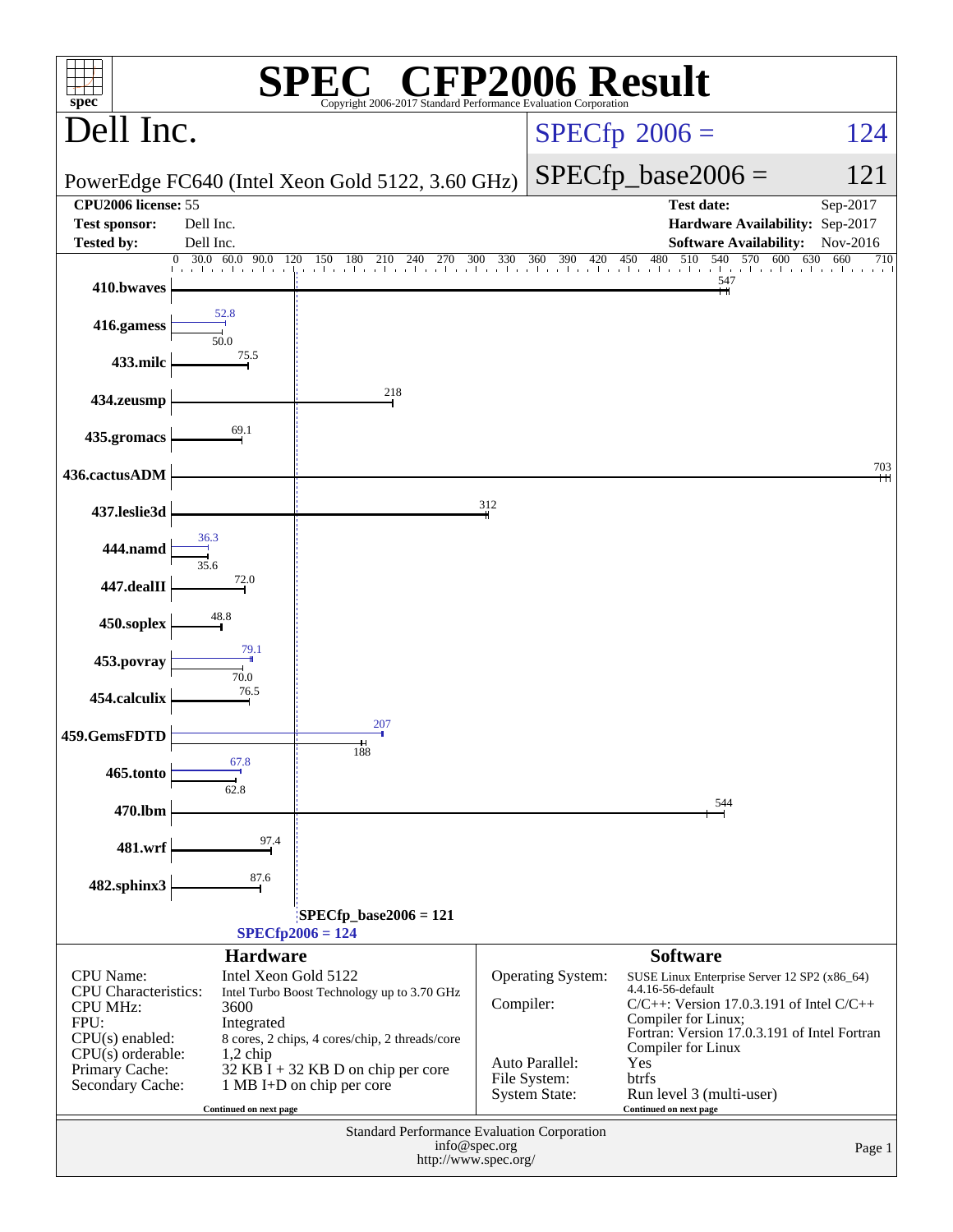| <b>SPEC CFP2006 Result</b><br>$spec^{\circ}$<br>Copyright 2006-2017 Standard Performance Evaluation Corporation |                        |              |                                                 |              |                                                                |                     |                         |                     |                        |                               |                        |                     |
|-----------------------------------------------------------------------------------------------------------------|------------------------|--------------|-------------------------------------------------|--------------|----------------------------------------------------------------|---------------------|-------------------------|---------------------|------------------------|-------------------------------|------------------------|---------------------|
| Dell Inc.                                                                                                       |                        |              |                                                 |              |                                                                |                     |                         | $SPECfp2006 =$      |                        |                               |                        | 124                 |
| PowerEdge FC640 (Intel Xeon Gold 5122, 3.60 GHz)                                                                |                        |              |                                                 |              |                                                                |                     |                         |                     | $SPECfp\_base2006 =$   |                               |                        | 121                 |
| CPU <sub>2006</sub> license: 55<br>Sep-2017<br><b>Test date:</b>                                                |                        |              |                                                 |              |                                                                |                     |                         |                     |                        |                               |                        |                     |
| <b>Test sponsor:</b><br>Dell Inc.<br>Hardware Availability: Sep-2017                                            |                        |              |                                                 |              |                                                                |                     |                         |                     |                        |                               |                        |                     |
| <b>Tested by:</b>                                                                                               | Dell Inc.              |              |                                                 |              |                                                                |                     |                         |                     |                        | <b>Software Availability:</b> |                        | Nov-2016            |
| L3 Cache:<br>16.5 MB I+D on chip per chip<br>Other Cache:<br>None                                               |                        |              |                                                 |              | <b>Base Pointers:</b><br>64-bit<br>Peak Pointers:<br>32/64-bit |                     |                         |                     |                        |                               |                        |                     |
| Memory:                                                                                                         |                        | $2666$ MT/s) | 192 GB (12 x 16 GB 2Rx8 PC4-2666V-R, running at |              |                                                                |                     | Other Software:<br>None |                     |                        |                               |                        |                     |
| Disk Subsystem:<br>1 x 960 GB SATA SSD<br>Other Hardware:<br>None                                               |                        |              |                                                 |              |                                                                |                     |                         |                     |                        |                               |                        |                     |
| <b>Results Table</b>                                                                                            |                        |              |                                                 |              |                                                                |                     |                         |                     |                        |                               |                        |                     |
|                                                                                                                 |                        |              | <b>Base</b>                                     |              |                                                                |                     |                         |                     | <b>Peak</b>            |                               |                        |                     |
| <b>Benchmark</b><br>410.bwaves                                                                                  | <b>Seconds</b><br>25.2 | Ratio<br>540 | <b>Seconds</b><br>24.8                          | Ratio<br>549 | <b>Seconds</b><br>24.9                                         | <b>Ratio</b><br>547 | <b>Seconds</b><br>25.2  | <b>Ratio</b><br>540 | <b>Seconds</b><br>24.8 | <b>Ratio</b><br>549           | <b>Seconds</b><br>24.9 | <b>Ratio</b><br>547 |
| $416$ .gamess                                                                                                   | 391                    | 50.1         | 391                                             | 50.0         | 391                                                            | 50.0                | 371                     | 52.8                | <b>371</b>             | 52.8                          | 371                    | 52.8                |
| $433$ .milc                                                                                                     | 121                    | 75.6         | 123                                             | 74.7         | 122                                                            | 75.5                | 121                     | 75.6                | 123                    | 74.7                          | 122                    | 75.5                |
| $434$ . zeusmp                                                                                                  | 41.7                   | 218          | 41.9                                            | 217          | 41.7                                                           | 218                 | 41.7                    | 218                 | 41.9                   | 217                           | 41.7                   | 218                 |
| 435.gromacs                                                                                                     | 103                    | 69.1         | 103                                             | 69.1         | 103                                                            | 69.2                | 103                     | 69.1                | 103                    | 69.1                          | 103                    | 69.2                |
| 436.cactusADM                                                                                                   | 16.9                   | 707          | 17.1                                            | 697          | 17.0                                                           | 703                 | 16.9                    | 707                 | 17.1                   | 697                           | 17.0                   | 703                 |
| 437.leslie3d                                                                                                    | 30.1                   | 312          | 30.2                                            | 312          | 30.4                                                           | 309                 | 30.1                    | 312                 | 30.2                   | 312                           | 30.4                   | 309                 |
| 444.namd                                                                                                        | 229                    | 35.1         | 225                                             | 35.6         | 225                                                            | 35.6                | 221                     | 36.3                | 221                    | 36.3                          | 221                    | 36.2                |
| 447.dealII                                                                                                      | 159                    | 72.0         | 160                                             | 71.6         | 158                                                            | 72.4                | 159                     | 72.0                | 160                    | 71.6                          | 158                    | 72.4                |
| $450$ .soplex                                                                                                   | 171                    | 48.8         | 174                                             | 48.0         | 168                                                            | 49.6                | 171                     | 48.8                | 174                    | 48.0                          | 168                    | 49.6                |
| $453$ .povray                                                                                                   | 76.0                   | 70.0         | 76.0                                            | 70.0         | 76.4                                                           | 69.7                | 69.1                    | 76.9                | 67.3                   | 79.1                          | 66.9                   | 79.6                |
| 454.calculix                                                                                                    | 108                    | 76.7         | 108                                             | 76.5         | 108                                                            | 76.5                | 108                     | 76.7                | 108                    | 76.5                          | 108                    | 76.5                |
| 459.GemsFDTD                                                                                                    | 56.9                   | 187          | 56.6                                            | 188          | 55.4                                                           | 192                 | 51.4                    | 207                 | 51.0                   | 208                           | 51.2                   | <u>207</u>          |
| 465.tonto                                                                                                       | 157                    | 62.8         | 157                                             | 62.7         | 156                                                            | 63.1                | 145                     | 68.0                | 145                    | 67.8                          | 146                    | 67.6                |
| 470.1bm                                                                                                         | 25.3                   | 544          | 25.3                                            | 544          | 26.1                                                           | 527                 | 25.3                    | 544                 | 25.3                   | 544                           | 26.1                   | 527                 |
| 481.wrf                                                                                                         | 115                    | 97.4         | 114                                             | 98.2         | 115                                                            | 97.4                | 115                     | 97.4                | 114                    | 98.2                          | 115                    | 97.4                |
| $482$ .sphinx $3$                                                                                               | 223                    | 87.2         | 222                                             | 87.6         | 222                                                            | 87.6                | 223                     | 87.2                | 222                    | 87.6                          | 222                    | 87.6                |
| Results appear in the order in which they were run. Bold underlined text indicates a median measurement.        |                        |              |                                                 |              |                                                                |                     |                         |                     |                        |                               |                        |                     |

### **[Operating System Notes](http://www.spec.org/auto/cpu2006/Docs/result-fields.html#OperatingSystemNotes)**

Stack size set to unlimited using "ulimit -s unlimited"

### **[Platform Notes](http://www.spec.org/auto/cpu2006/Docs/result-fields.html#PlatformNotes)**

 BIOS settings: Sub NUMA Cluster disabled Virtualization Technology disabled System Profile set to Custom CPU Performance set to Maximum Performance C States set to Autonomous C1E disabled Energy Efficient Turbo disabled Uncore Frequency set to Dynamic

Continued on next page

Standard Performance Evaluation Corporation [info@spec.org](mailto:info@spec.org) <http://www.spec.org/>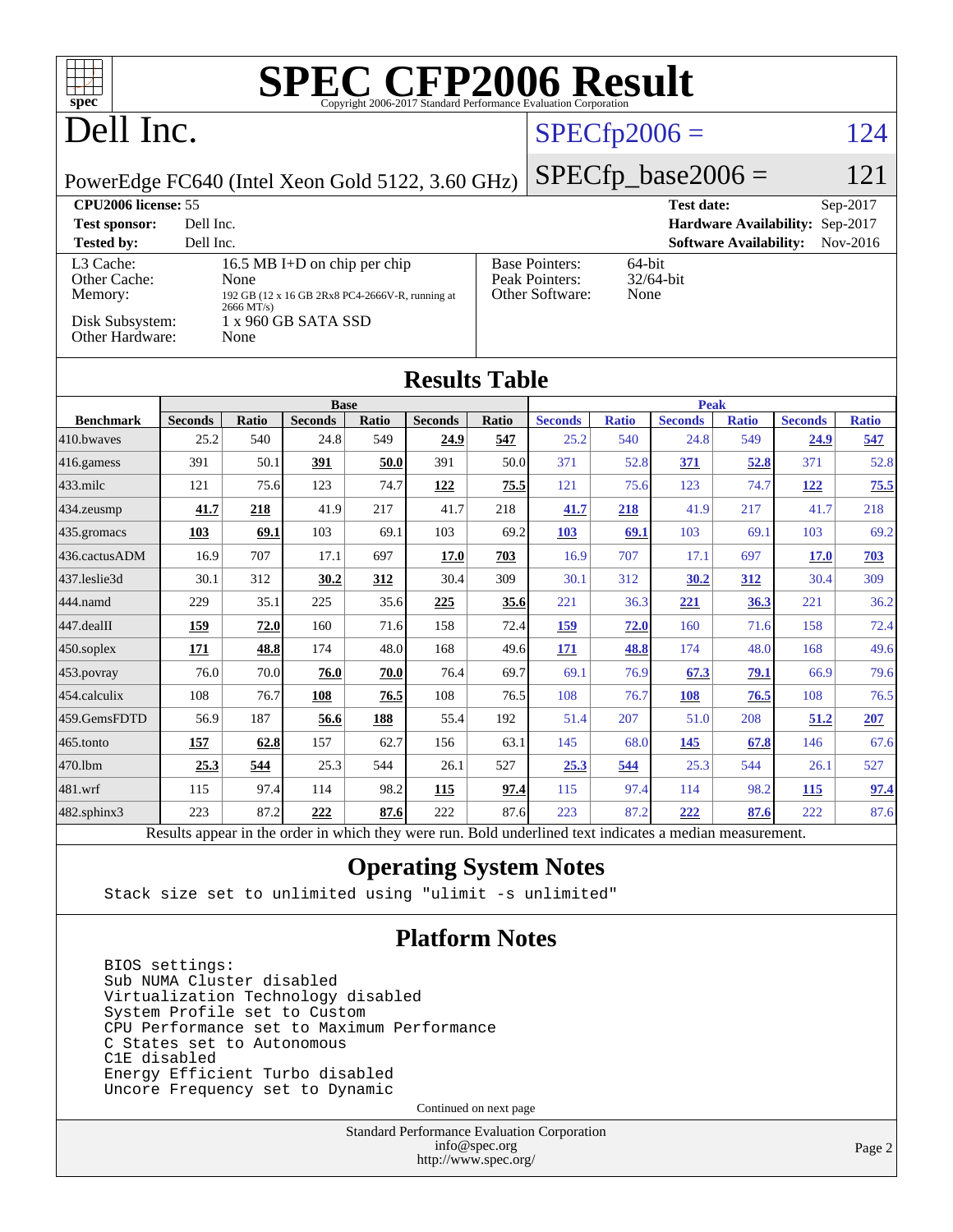

# **[SPEC CFP2006 Result](http://www.spec.org/auto/cpu2006/Docs/result-fields.html#SPECCFP2006Result)**

## Dell Inc.

 $SPECTp2006 = 124$ 

PowerEdge FC640 (Intel Xeon Gold 5122, 3.60 GHz)  $SPECTp\_base2006 = 121$ 

**[CPU2006 license:](http://www.spec.org/auto/cpu2006/Docs/result-fields.html#CPU2006license)** 55 **[Test date:](http://www.spec.org/auto/cpu2006/Docs/result-fields.html#Testdate)** Sep-2017 **[Test sponsor:](http://www.spec.org/auto/cpu2006/Docs/result-fields.html#Testsponsor)** Dell Inc. **[Hardware Availability:](http://www.spec.org/auto/cpu2006/Docs/result-fields.html#HardwareAvailability)** Sep-2017 **[Tested by:](http://www.spec.org/auto/cpu2006/Docs/result-fields.html#Testedby)** Dell Inc. **[Software Availability:](http://www.spec.org/auto/cpu2006/Docs/result-fields.html#SoftwareAvailability)** Nov-2016

### **[Platform Notes \(Continued\)](http://www.spec.org/auto/cpu2006/Docs/result-fields.html#PlatformNotes)**

Standard Performance Evaluation Corporation [info@spec.org](mailto:info@spec.org) Page 3 Energy Efficiency Policy set to Performance Memory Patrol Scrub disabled Logical Processor enabled CPU Interconnect Bus Link Power Management disabled PCI ASPM L1 Link Power Management disabled Sysinfo program /root/cpu2006-1.2\_ic17u3/config/sysinfo.rev6993 Revision 6993 of 2015-11-06 (b5e8d4b4eb51ed28d7f98696cbe290c1) running on linux-u8yg Fri Sep 8 05:01:12 2017 This section contains SUT (System Under Test) info as seen by some common utilities. To remove or add to this section, see: <http://www.spec.org/cpu2006/Docs/config.html#sysinfo> From /proc/cpuinfo model name : Intel(R) Xeon(R) Gold 5122 CPU @ 3.60GHz 2 "physical id"s (chips) 16 "processors" cores, siblings (Caution: counting these is hw and system dependent. The following excerpts from /proc/cpuinfo might not be reliable. Use with caution.) cpu cores : 4 siblings : 8 physical 0: cores 1 5 9 13 physical 1: cores 1 5 9 13 cache size : 16896 KB From /proc/meminfo MemTotal: 196687636 kB HugePages\_Total: 0 Hugepagesize: 2048 kB From /etc/\*release\* /etc/\*version\* SuSE-release: SUSE Linux Enterprise Server 12 (x86\_64) VERSION = 12 PATCHLEVEL = 2 # This file is deprecated and will be removed in a future service pack or release. # Please check /etc/os-release for details about this release. os-release: NAME="SLES" VERSION="12-SP2" VERSION\_ID="12.2" PRETTY NAME="SUSE Linux Enterprise Server 12 SP2" ID="sles" ANSI\_COLOR="0;32" CPE\_NAME="cpe:/o:suse:sles:12:sp2" uname -a: Linux linux-u8yg 4.4.16-56-default #1 SMP Mon Aug 8 14:24:26 UTC 2016 (5b281a8) x86\_64 x86\_64 x86\_64 GNU/Linux Continued on next page

<http://www.spec.org/>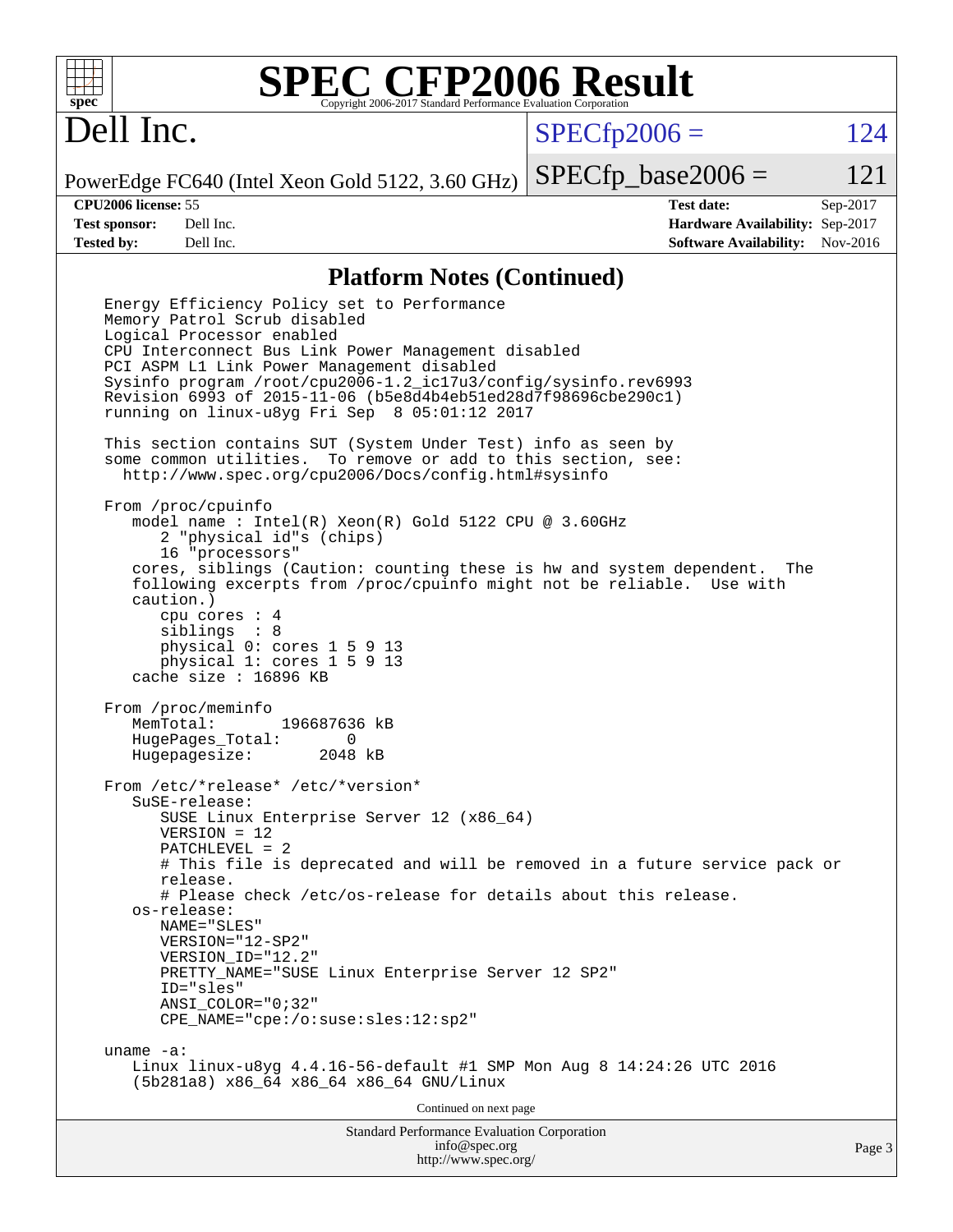| <b>SPEC CFP2006 Result</b><br>$spec^*$<br>Copyright 2006-2017 Standard Performance Evaluation Corporation                                                                                                                                                                                       |                                                                                                               |  |  |  |  |  |  |  |
|-------------------------------------------------------------------------------------------------------------------------------------------------------------------------------------------------------------------------------------------------------------------------------------------------|---------------------------------------------------------------------------------------------------------------|--|--|--|--|--|--|--|
| Dell Inc.                                                                                                                                                                                                                                                                                       | $SPECfp2006 =$<br>124                                                                                         |  |  |  |  |  |  |  |
| PowerEdge FC640 (Intel Xeon Gold 5122, 3.60 GHz)                                                                                                                                                                                                                                                | $SPECfp\_base2006 =$<br>121                                                                                   |  |  |  |  |  |  |  |
| CPU2006 license: 55<br>Dell Inc.<br><b>Test sponsor:</b><br><b>Tested by:</b><br>Dell Inc.                                                                                                                                                                                                      | <b>Test date:</b><br>Sep-2017<br>Hardware Availability: Sep-2017<br><b>Software Availability:</b><br>Nov-2016 |  |  |  |  |  |  |  |
| <b>Platform Notes (Continued)</b>                                                                                                                                                                                                                                                               |                                                                                                               |  |  |  |  |  |  |  |
| run-level $3$ Sep $8$ 00:36                                                                                                                                                                                                                                                                     |                                                                                                               |  |  |  |  |  |  |  |
| SPEC is set to: /root/cpu2006-1.2_ic17u3<br>Size Used Avail Use% Mounted on<br>Filesystem<br>Type<br>btrfs 921G<br>/dev/sda1<br>19G 901G<br>$3\frac{6}{9}$ /<br>Additional information from dmidecode:                                                                                          |                                                                                                               |  |  |  |  |  |  |  |
| Warning: Use caution when you interpret this section. The 'dmidecode' program<br>reads system data which is "intended to allow hardware to be accurately<br>determined", but the intent may not be met, as there are frequent changes to<br>hardware, firmware, and the "DMTF SMBIOS" standard. |                                                                                                               |  |  |  |  |  |  |  |
| BIOS Dell Inc. 1.0.0 08/10/2017                                                                                                                                                                                                                                                                 |                                                                                                               |  |  |  |  |  |  |  |
| Memory:<br>3x 002C00B3002C 18ASF2G72PDZ-2G6D1 16 GB 2 rank 2666 MHz<br>9x 00AD00B300AD HMA82GR7AFR8N-VK 16 GB 2 rank 2666 MHz                                                                                                                                                                   |                                                                                                               |  |  |  |  |  |  |  |
| 4x Not Specified Not Specified<br>(End of data from sysinfo program)                                                                                                                                                                                                                            |                                                                                                               |  |  |  |  |  |  |  |
| <b>General Notes</b>                                                                                                                                                                                                                                                                            |                                                                                                               |  |  |  |  |  |  |  |
| Environment variables set by runspec before the start of the run:<br>$KMP_A$ FFINITY = "granularity=fine, compact, 1, 0"<br>LD_LIBRARY_PATH = "/root/cpu2006-1.2_ic17u3/lib/ia32:/root/cpu2006-1.2_ic17u3/lib/intel64:/root/cpu2006-1.2_ic17u3/sh10.2"<br>OMP NUM THREADS = "8"                 |                                                                                                               |  |  |  |  |  |  |  |
| Binaries compiled on a system with 1x Intel Core i7-4790 CPU + 32GB RAM<br>memory using Redhat Enterprise Linux 7.2<br>Transparent Huge Pages enabled by default.<br>Filesystem page cache cleared with:<br>shell invocation of 'sync; echo 3 > /proc/sys/vm/drop_caches' prior to run          |                                                                                                               |  |  |  |  |  |  |  |
|                                                                                                                                                                                                                                                                                                 |                                                                                                               |  |  |  |  |  |  |  |
| <b>Base Compiler Invocation</b>                                                                                                                                                                                                                                                                 |                                                                                                               |  |  |  |  |  |  |  |
| C benchmarks:                                                                                                                                                                                                                                                                                   |                                                                                                               |  |  |  |  |  |  |  |

[icc -m64](http://www.spec.org/cpu2006/results/res2017q4/cpu2006-20170918-49826.flags.html#user_CCbase_intel_icc_64bit_bda6cc9af1fdbb0edc3795bac97ada53)

[C++ benchmarks:](http://www.spec.org/auto/cpu2006/Docs/result-fields.html#CXXbenchmarks) [icpc -m64](http://www.spec.org/cpu2006/results/res2017q4/cpu2006-20170918-49826.flags.html#user_CXXbase_intel_icpc_64bit_fc66a5337ce925472a5c54ad6a0de310)

[Fortran benchmarks](http://www.spec.org/auto/cpu2006/Docs/result-fields.html#Fortranbenchmarks): [ifort -m64](http://www.spec.org/cpu2006/results/res2017q4/cpu2006-20170918-49826.flags.html#user_FCbase_intel_ifort_64bit_ee9d0fb25645d0210d97eb0527dcc06e)

[Benchmarks using both Fortran and C](http://www.spec.org/auto/cpu2006/Docs/result-fields.html#BenchmarksusingbothFortranandC): [icc -m64](http://www.spec.org/cpu2006/results/res2017q4/cpu2006-20170918-49826.flags.html#user_CC_FCbase_intel_icc_64bit_bda6cc9af1fdbb0edc3795bac97ada53) [ifort -m64](http://www.spec.org/cpu2006/results/res2017q4/cpu2006-20170918-49826.flags.html#user_CC_FCbase_intel_ifort_64bit_ee9d0fb25645d0210d97eb0527dcc06e)

> Standard Performance Evaluation Corporation [info@spec.org](mailto:info@spec.org) <http://www.spec.org/>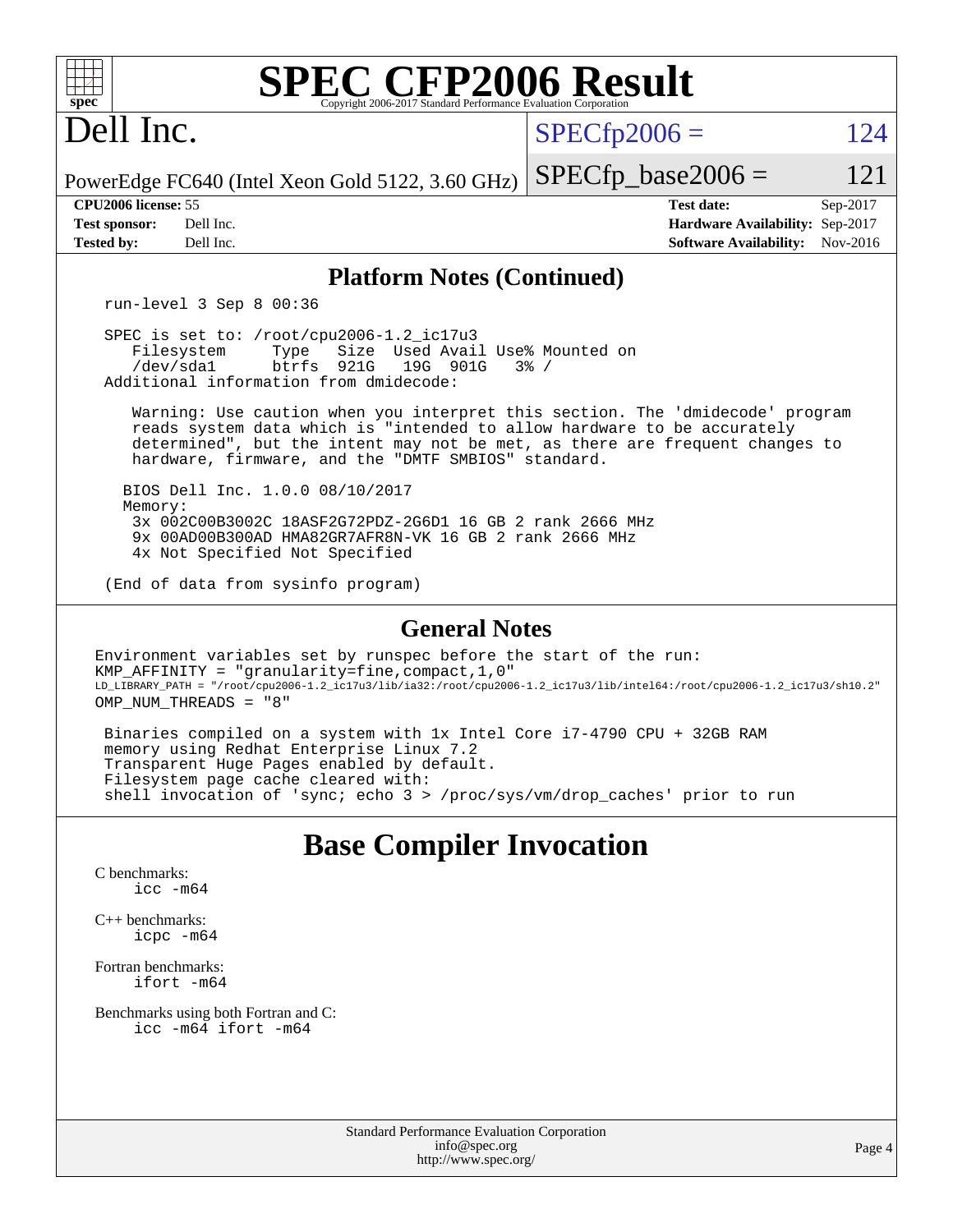

# **[SPEC CFP2006 Result](http://www.spec.org/auto/cpu2006/Docs/result-fields.html#SPECCFP2006Result)**

## Dell Inc.

 $SPECTp2006 = 124$ 

PowerEdge FC640 (Intel Xeon Gold 5122, 3.60 GHz)

 $SPECTp\_base2006 = 121$ **[CPU2006 license:](http://www.spec.org/auto/cpu2006/Docs/result-fields.html#CPU2006license)** 55 **[Test date:](http://www.spec.org/auto/cpu2006/Docs/result-fields.html#Testdate)** Sep-2017 **[Test sponsor:](http://www.spec.org/auto/cpu2006/Docs/result-fields.html#Testsponsor)** Dell Inc. **[Hardware Availability:](http://www.spec.org/auto/cpu2006/Docs/result-fields.html#HardwareAvailability)** Sep-2017 **[Tested by:](http://www.spec.org/auto/cpu2006/Docs/result-fields.html#Testedby)** Dell Inc. **[Software Availability:](http://www.spec.org/auto/cpu2006/Docs/result-fields.html#SoftwareAvailability)** Nov-2016

### **[Base Portability Flags](http://www.spec.org/auto/cpu2006/Docs/result-fields.html#BasePortabilityFlags)**

| 410.bwaves: -DSPEC CPU LP64                 |                                                                |
|---------------------------------------------|----------------------------------------------------------------|
| 416.gamess: -DSPEC_CPU_LP64                 |                                                                |
| 433.milc: -DSPEC CPU LP64                   |                                                                |
| 434.zeusmp: -DSPEC_CPU_LP64                 |                                                                |
| 435.gromacs: -DSPEC_CPU_LP64 -nofor_main    |                                                                |
| 436.cactusADM: -DSPEC CPU LP64 -nofor main  |                                                                |
| 437.leslie3d: -DSPEC CPU LP64               |                                                                |
| 444.namd: -DSPEC CPU LP64                   |                                                                |
| 447.dealII: -DSPEC CPU LP64                 |                                                                |
| 450.soplex: -DSPEC_CPU_LP64                 |                                                                |
| 453.povray: -DSPEC_CPU_LP64                 |                                                                |
| 454.calculix: - DSPEC CPU LP64 - nofor main |                                                                |
| 459. GemsFDTD: - DSPEC CPU LP64             |                                                                |
| 465.tonto: - DSPEC CPU LP64                 |                                                                |
| 470.1bm: - DSPEC CPU LP64                   |                                                                |
|                                             | 481.wrf: -DSPEC CPU_LP64 -DSPEC_CPU_CASE_FLAG -DSPEC_CPU_LINUX |
| 482.sphinx3: -DSPEC_CPU_LP64                |                                                                |
|                                             |                                                                |

### **[Base Optimization Flags](http://www.spec.org/auto/cpu2006/Docs/result-fields.html#BaseOptimizationFlags)**

[C benchmarks](http://www.spec.org/auto/cpu2006/Docs/result-fields.html#Cbenchmarks): [-xCORE-AVX2](http://www.spec.org/cpu2006/results/res2017q4/cpu2006-20170918-49826.flags.html#user_CCbase_f-xCORE-AVX2) [-ipo](http://www.spec.org/cpu2006/results/res2017q4/cpu2006-20170918-49826.flags.html#user_CCbase_f-ipo) [-O3](http://www.spec.org/cpu2006/results/res2017q4/cpu2006-20170918-49826.flags.html#user_CCbase_f-O3) [-no-prec-div](http://www.spec.org/cpu2006/results/res2017q4/cpu2006-20170918-49826.flags.html#user_CCbase_f-no-prec-div) [-parallel](http://www.spec.org/cpu2006/results/res2017q4/cpu2006-20170918-49826.flags.html#user_CCbase_f-parallel) [-qopt-prefetch](http://www.spec.org/cpu2006/results/res2017q4/cpu2006-20170918-49826.flags.html#user_CCbase_f-qopt-prefetch) [C++ benchmarks:](http://www.spec.org/auto/cpu2006/Docs/result-fields.html#CXXbenchmarks) [-xCORE-AVX2](http://www.spec.org/cpu2006/results/res2017q4/cpu2006-20170918-49826.flags.html#user_CXXbase_f-xCORE-AVX2) [-ipo](http://www.spec.org/cpu2006/results/res2017q4/cpu2006-20170918-49826.flags.html#user_CXXbase_f-ipo) [-O3](http://www.spec.org/cpu2006/results/res2017q4/cpu2006-20170918-49826.flags.html#user_CXXbase_f-O3) [-no-prec-div](http://www.spec.org/cpu2006/results/res2017q4/cpu2006-20170918-49826.flags.html#user_CXXbase_f-no-prec-div) [-qopt-prefetch](http://www.spec.org/cpu2006/results/res2017q4/cpu2006-20170918-49826.flags.html#user_CXXbase_f-qopt-prefetch) [Fortran benchmarks](http://www.spec.org/auto/cpu2006/Docs/result-fields.html#Fortranbenchmarks): [-xCORE-AVX2](http://www.spec.org/cpu2006/results/res2017q4/cpu2006-20170918-49826.flags.html#user_FCbase_f-xCORE-AVX2) [-ipo](http://www.spec.org/cpu2006/results/res2017q4/cpu2006-20170918-49826.flags.html#user_FCbase_f-ipo) [-O3](http://www.spec.org/cpu2006/results/res2017q4/cpu2006-20170918-49826.flags.html#user_FCbase_f-O3) [-no-prec-div](http://www.spec.org/cpu2006/results/res2017q4/cpu2006-20170918-49826.flags.html#user_FCbase_f-no-prec-div) [-parallel](http://www.spec.org/cpu2006/results/res2017q4/cpu2006-20170918-49826.flags.html#user_FCbase_f-parallel) [-qopt-prefetch](http://www.spec.org/cpu2006/results/res2017q4/cpu2006-20170918-49826.flags.html#user_FCbase_f-qopt-prefetch) [Benchmarks using both Fortran and C](http://www.spec.org/auto/cpu2006/Docs/result-fields.html#BenchmarksusingbothFortranandC): [-xCORE-AVX2](http://www.spec.org/cpu2006/results/res2017q4/cpu2006-20170918-49826.flags.html#user_CC_FCbase_f-xCORE-AVX2) [-ipo](http://www.spec.org/cpu2006/results/res2017q4/cpu2006-20170918-49826.flags.html#user_CC_FCbase_f-ipo) [-O3](http://www.spec.org/cpu2006/results/res2017q4/cpu2006-20170918-49826.flags.html#user_CC_FCbase_f-O3) [-no-prec-div](http://www.spec.org/cpu2006/results/res2017q4/cpu2006-20170918-49826.flags.html#user_CC_FCbase_f-no-prec-div) [-parallel](http://www.spec.org/cpu2006/results/res2017q4/cpu2006-20170918-49826.flags.html#user_CC_FCbase_f-parallel) [-qopt-prefetch](http://www.spec.org/cpu2006/results/res2017q4/cpu2006-20170918-49826.flags.html#user_CC_FCbase_f-qopt-prefetch)

### **[Peak Compiler Invocation](http://www.spec.org/auto/cpu2006/Docs/result-fields.html#PeakCompilerInvocation)**

[C benchmarks](http://www.spec.org/auto/cpu2006/Docs/result-fields.html#Cbenchmarks): [icc -m64](http://www.spec.org/cpu2006/results/res2017q4/cpu2006-20170918-49826.flags.html#user_CCpeak_intel_icc_64bit_bda6cc9af1fdbb0edc3795bac97ada53)

[C++ benchmarks:](http://www.spec.org/auto/cpu2006/Docs/result-fields.html#CXXbenchmarks) [icpc -m64](http://www.spec.org/cpu2006/results/res2017q4/cpu2006-20170918-49826.flags.html#user_CXXpeak_intel_icpc_64bit_fc66a5337ce925472a5c54ad6a0de310)

[Fortran benchmarks](http://www.spec.org/auto/cpu2006/Docs/result-fields.html#Fortranbenchmarks): [ifort -m64](http://www.spec.org/cpu2006/results/res2017q4/cpu2006-20170918-49826.flags.html#user_FCpeak_intel_ifort_64bit_ee9d0fb25645d0210d97eb0527dcc06e)

[Benchmarks using both Fortran and C](http://www.spec.org/auto/cpu2006/Docs/result-fields.html#BenchmarksusingbothFortranandC): [icc -m64](http://www.spec.org/cpu2006/results/res2017q4/cpu2006-20170918-49826.flags.html#user_CC_FCpeak_intel_icc_64bit_bda6cc9af1fdbb0edc3795bac97ada53) [ifort -m64](http://www.spec.org/cpu2006/results/res2017q4/cpu2006-20170918-49826.flags.html#user_CC_FCpeak_intel_ifort_64bit_ee9d0fb25645d0210d97eb0527dcc06e)

> Standard Performance Evaluation Corporation [info@spec.org](mailto:info@spec.org) <http://www.spec.org/>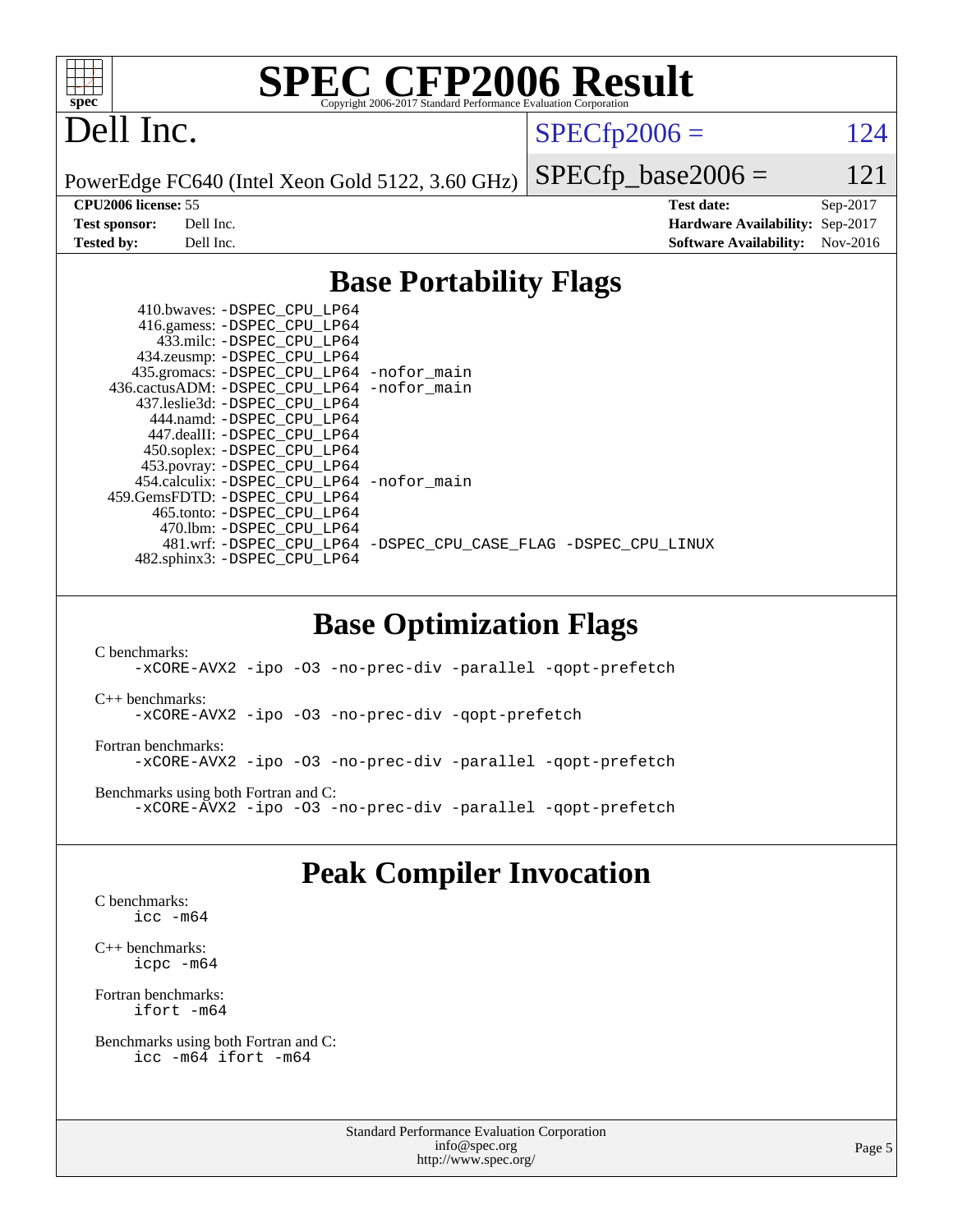

# **[SPEC CFP2006 Result](http://www.spec.org/auto/cpu2006/Docs/result-fields.html#SPECCFP2006Result)**

# Dell Inc.

 $SPECTp2006 = 124$ 

PowerEdge FC640 (Intel Xeon Gold 5122, 3.60 GHz)  $SPECTp\_base2006 = 121$ 

**[CPU2006 license:](http://www.spec.org/auto/cpu2006/Docs/result-fields.html#CPU2006license)** 55 **[Test date:](http://www.spec.org/auto/cpu2006/Docs/result-fields.html#Testdate)** Sep-2017 **[Test sponsor:](http://www.spec.org/auto/cpu2006/Docs/result-fields.html#Testsponsor)** Dell Inc. **[Hardware Availability:](http://www.spec.org/auto/cpu2006/Docs/result-fields.html#HardwareAvailability)** Sep-2017 **[Tested by:](http://www.spec.org/auto/cpu2006/Docs/result-fields.html#Testedby)** Dell Inc. **[Software Availability:](http://www.spec.org/auto/cpu2006/Docs/result-fields.html#SoftwareAvailability)** Nov-2016

### **[Peak Portability Flags](http://www.spec.org/auto/cpu2006/Docs/result-fields.html#PeakPortabilityFlags)**

Same as Base Portability Flags

## **[Peak Optimization Flags](http://www.spec.org/auto/cpu2006/Docs/result-fields.html#PeakOptimizationFlags)**

[C benchmarks](http://www.spec.org/auto/cpu2006/Docs/result-fields.html#Cbenchmarks):

433.milc: basepeak = yes

470.lbm: basepeak = yes

 $482$ .sphinx3: basepeak = yes

[C++ benchmarks:](http://www.spec.org/auto/cpu2006/Docs/result-fields.html#CXXbenchmarks)

```
 444.namd: -prof-gen(pass 1) -prof-use(pass 2) -xCORE-AVX2(pass 2)
      -par-num-threads=1-ipo-O3(pass 2)-no-prec-div(pass 2) -fno-alias -auto-ilp32
```
447.dealII: basepeak = yes

 $450$ .soplex: basepeak = yes

```
 453.povray: -prof-gen(pass 1) -prof-use(pass 2) -xCORE-AVX2(pass 2)
        -par-num-threads=1-ipo-O3(pass 2)-no-prec-div(pass 2) -unroll4 -ansi-alias
```
[Fortran benchmarks](http://www.spec.org/auto/cpu2006/Docs/result-fields.html#Fortranbenchmarks):

```
410.bwaves: basepeak = yes 416.gamess: -prof-gen(pass 1) -prof-use(pass 2) -xCORE-AVX2(pass 2)
            -par-num-threads=1-ipo-O3(pass 2)-no-prec-div(pass 2) -unroll2 -inline-level=0 -scalar-rep-
   434.zeusmp: basepeak = yes
   437.leslie3d: basepeak = yes
459.GemsFDTD: -prof-gen(pass 1) -prof-use(pass 2) -xCORE-AVX2(pass 2)
            -par-num-threads=1(pass 1) -ipo(pass 2) -O3(pass 2)
            -no-prec-div(pass 2) -unroll2 -inline-level=0
            -qopt-prefetch -parallel
     465.tonto: -prof-gen(pass 1) -prof-use(pass 2) -xCORE-AVX2(pass 2)
            -par-num-threads=1(pass 1) -ipo(pass 2) -O3(pass 2)
            -no-prec-div-inline-calloc-qopt-malloc-options=3
            -auto -unroll4
```
Continued on next page

```
Standard Performance Evaluation Corporation
            info@spec.org
          http://www.spec.org/
```